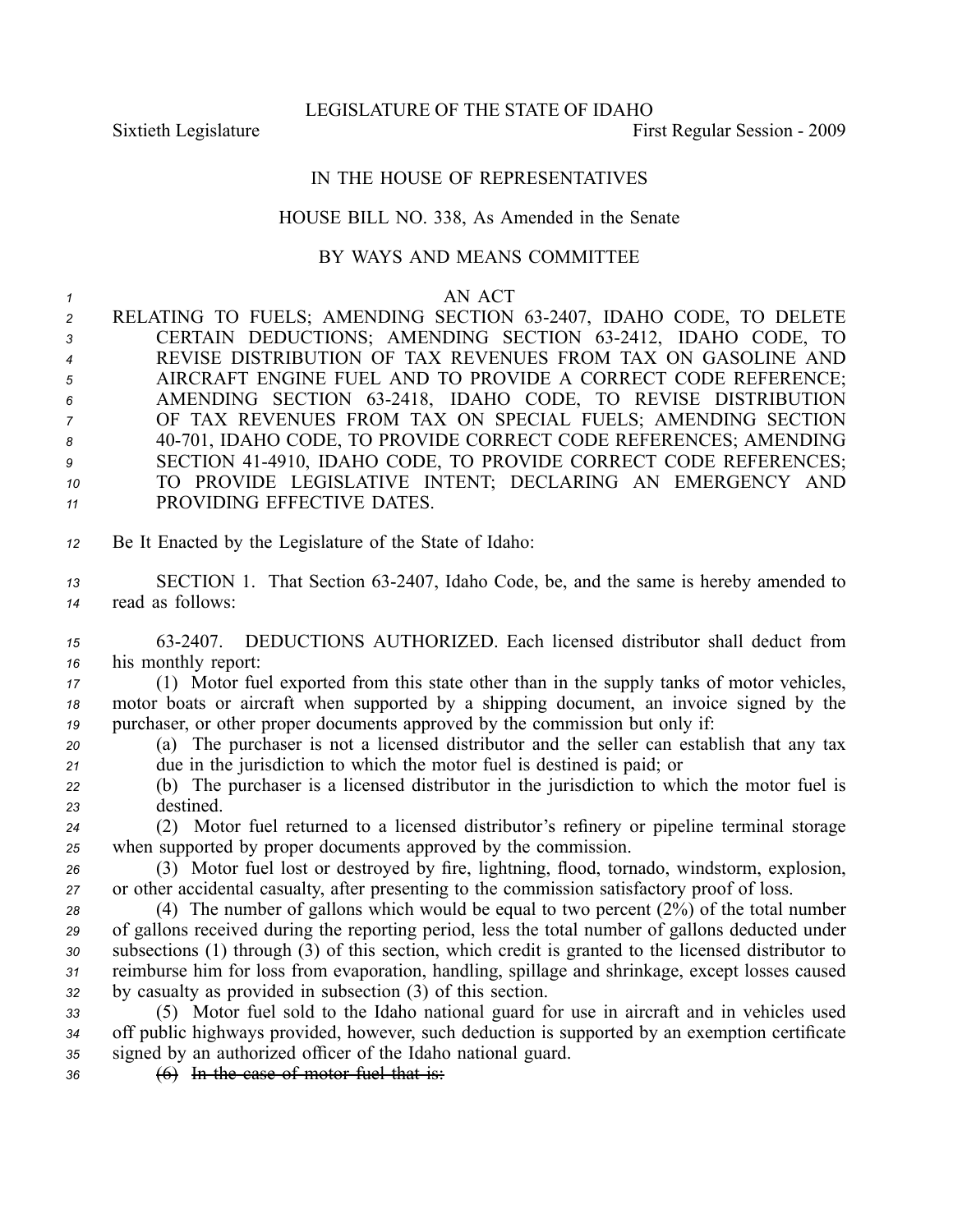*<sup>1</sup>* (a) Gasohol, deduct the number of gallons of denatured anhydrous ethanol contained in *<sup>2</sup>* gasohol imported or blended during the reporting period and that would be taxable in the *<sup>3</sup>* repor<sup>t</sup> but for the deduction allowed by this subsection.

- *<sup>4</sup>* (b) Biodiesel, deduct the number of gallons that are sold during the month to which the *<sup>5</sup>* repor<sup>t</sup> relates to any person other than <sup>a</sup> licensed distributor.
- *<sup>6</sup>* (c) A biodiesel blend, deduct the number of gallons of biodiesel contained in the *<sup>7</sup>* biodiesel blend imported, blended or received from <sup>a</sup> licensed distributor who is <sup>a</sup> *<sup>8</sup>* biodiesel producer during the month to which the repor<sup>t</sup> relates. In the case of <sup>a</sup> licensed *<sup>9</sup>* distributor who is <sup>a</sup> biodiesel producer, the deduction is only available when the producer *<sup>10</sup>* sells its biodiesel blends to <sup>a</sup> person who is not <sup>a</sup> motor fuel distributor licensed in this *11* state.
- *12* (d) The deduction provided in this subsection shall not exceed ten percent  $(10\%)$  of  $(i)$ *<sup>13</sup>* the volume of gasohol reported on the repor<sup>t</sup> or (ii) the special fuel which is or contains *<sup>14</sup>* biodiesel.
- *<sup>15</sup>* (e) The deduction allowed by paragraphs (b) and (c) of this subsection is only available *<sup>16</sup>* for motor fuel otherwise subject to tax under this chapter.
- *<sup>17</sup>* SECTION 2. That Section 632412, Idaho Code, be, and the same is hereby amended to *<sup>18</sup>* read as follows:

 632412. DISTRIBUTION OF TAX REVENUES FROM TAX ON GASOLINE AND AIRCRAFT ENGINE FUEL. (1) The revenues received from the taxes imposed by sections 632402 and 632421, Idaho Code, upon the receipt or use of gasoline, and any penalties, interest, or deficiency additions, shall be distributed periodically as follows:

- *<sup>23</sup>* (a) An amount of money equal to the actual cost of collecting, administering and *<sup>24</sup>* enforcing the gasoline tax requirements by the commission, as determined by it shall *<sup>25</sup>* be retained by the commission. The amount retained by the commission shall not *<sup>26</sup>* exceed the amount authorized to be expended by appropriation by the legislature. Any *<sup>27</sup>* unencumbered balance in excess of the actual cost of collecting, administering and *<sup>28</sup>* enforcing the gasoline tax requirements by the commission at the end of each fiscal year *<sup>29</sup>* shall be distributed as listed in paragraph (ef) of this subsection.
- *<sup>30</sup>* (b) An amount of money shall be distributed to the state refund account sufficient to pay *<sup>31</sup>* current refund claims. All refunds authorized by the commission to be paid shall be paid *<sup>32</sup>* from the state refund account and those moneys are hereby continuously appropriated for *<sup>33</sup>* that purpose.
- *<sup>34</sup>* (c) As soon as possible after the beginning of each fiscal year, the sum of two hundred *<sup>35</sup>* fifty thousand dollars (\$250,000) shall be distributed to the railroad grade crossing *<sup>36</sup>* protection account in the dedicated fund, to pay the amounts from the account pursuan<sup>t</sup> to *37* the provisions of section 62-304C, Idaho Code.
- *<sup>38</sup>* (d) As soon as possible after the beginning of each fiscal year, the sum of one hundred *<sup>39</sup>* thousand dollars (\$100,000) shall be distributed to the local bridge inspection account in *<sup>40</sup>* the dedicated fund, to pay the amounts from the account pursuan<sup>t</sup> to the provisions of *<sup>41</sup>* section 40703, Idaho Code.
- *<sup>42</sup>* (e) An amount of money equal to seven percen<sup>t</sup> (7%) shall be distributed to the state 43 highway account established in section 40-702, Idaho Code.
- *<sup>44</sup>* (f) From the balance remaining with the commission after distributing the amounts in *<sup>45</sup>* paragraphs (a) through (d) of subsection (1) of this section: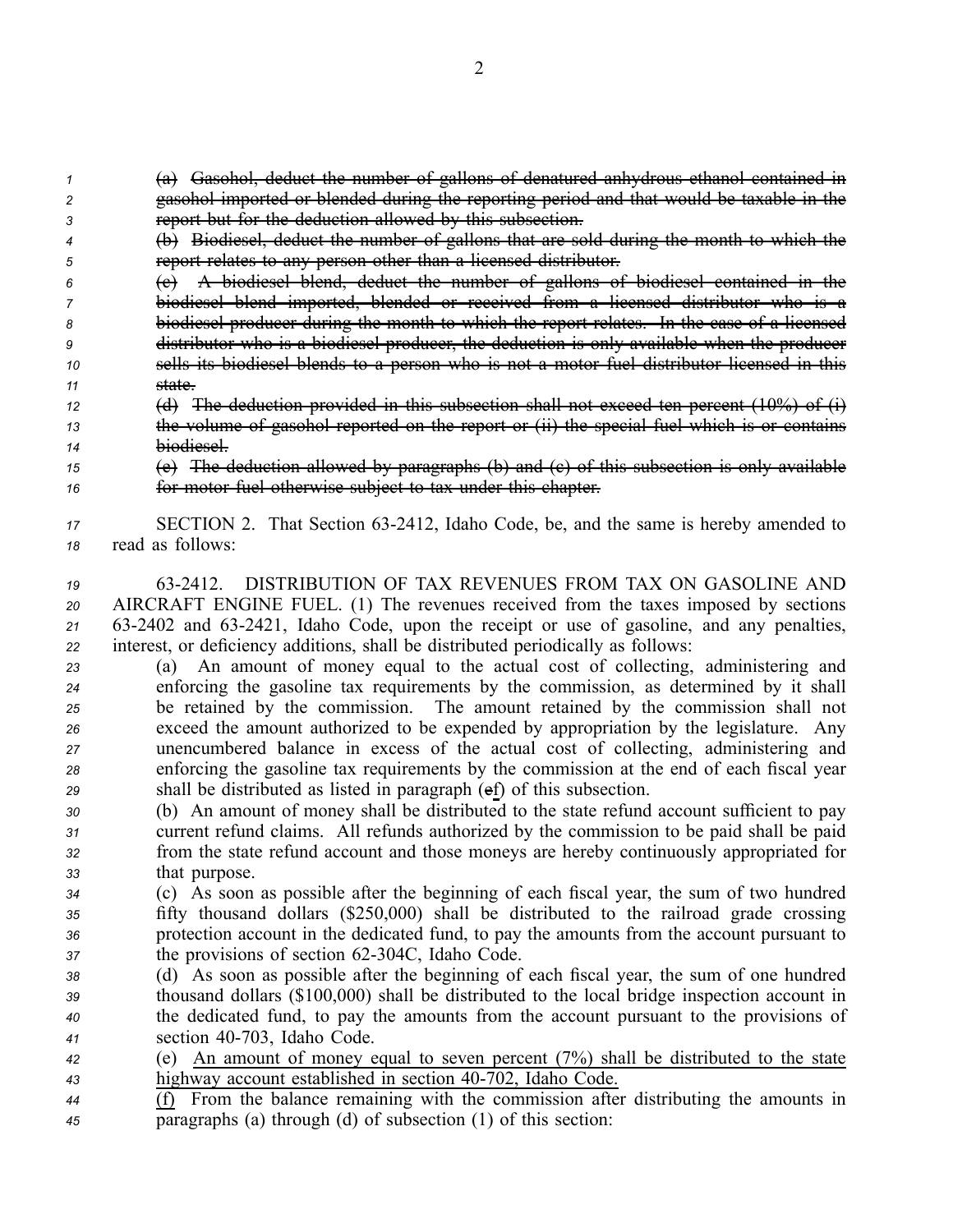1. One and twenty-eight hundredths percent (1.28%) shall be distributed as follows: sixty-six percent (66%) of the one and twenty-eight hundredths percent (1.28%) shall be distributed to the waterways improvement account, as created in chapter 15, title 57, Idaho Code. Up to twenty percen<sup>t</sup> (20%) of the moneys distributed to the waterways improvement account under the provisions of this paragraph may be used by the department of parks and recreation to defray administrative costs. Any moneys unused at the end of the fiscal year by the department of parks and recreation shall be returned to the state treasurer for deposit in the waterways improvement account. Thirty-three percent (33%) of the one and twenty-eight hundredths percent (1.28%) shall be distributed into the park and recreation capital improvement account as created in section 571801, Idaho Code. One percent (1%) of the one and twenty-eight hundredths percent (1.28%) <sup>13</sup> shall be distributed to the search and rescue fund created in section 67-2913, Idaho *<sup>14</sup>* Code;

 2. One and twentyeight hundredths percen<sup>t</sup> (1.28%) shall be distributed as follows: sixty-six percent (66%) of the one and twenty-eight hundredths percent (1.28%) shall be distributed to the offroad motor vehicle account, as created in section 571901, Idaho Code. Up to twenty percen<sup>t</sup> (20%) of the moneys distributed to the off-road motor vehicle account by this subparagraph may be used by the department of parks and recreation to defray administrative costs. Any moneys unused at the end of the fiscal year by the department of parks 22 and recreation shall be returned to the state treasurer for deposit in the off-road motor vehicle account. Thirty-three percent (33%) of the one and twenty-eight hundredths percen<sup>t</sup> (1.28%) shall be distributed into the park and recreation capital improvement account as created in section 57-1801, Idaho Code. One percent (1%) of the one and twentyeight hundredths percen<sup>t</sup> (1.28%) shall be distributed to the search and rescue fund created in section 672913, Idaho Code; and

- 28 3. Forty-four hundredths percent (.44%) shall be distributed to the park and *<sup>29</sup>* recreation capital improvement account as created in section 571801, Idaho Code, *<sup>30</sup>* to be used solely to develop, construct, maintain and repair roads, bridges and *<sup>31</sup>* parking areas within and leading to parks and recreation areas of the state.
- *<sup>32</sup>* 4. The balance remaining shall be distributed to the highway distribution account *<sup>33</sup>* created in section 40701, Idaho Code.

*<sup>34</sup>* (2) The revenues received from the taxes imposed by section 632408, Idaho Code, and *<sup>35</sup>* any penalties, interest, and deficiency amounts, shall be distributed as follows:

*<sup>36</sup>* (a) An amount of money shall be distributed to the state refund account sufficient to pay *<sup>37</sup>* current refund claims. All refunds authorized by the commission to be paid shall be paid *<sup>38</sup>* from the state refund account, and those moneys are hereby continuously appropriated.

*<sup>39</sup>* (b) The balance remaining of all the taxes collected shall be distributed to the state *<sup>40</sup>* aeronautics account, as provided in section 21211, Idaho Code.

*<sup>41</sup>* SECTION 3. That Section 632418, Idaho Code, be, and the same is hereby amended to *<sup>42</sup>* read as follows:

*43* 632418. DISTRIBUTION OF TAX REVENUES FROM TAX ON SPECIAL *<sup>44</sup>* FUELS. The revenues received from the tax imposed by this chapter upon the receipt of *<sup>45</sup>* special fuel and any penalties, interest, or deficiency additions, or from the fees imposed by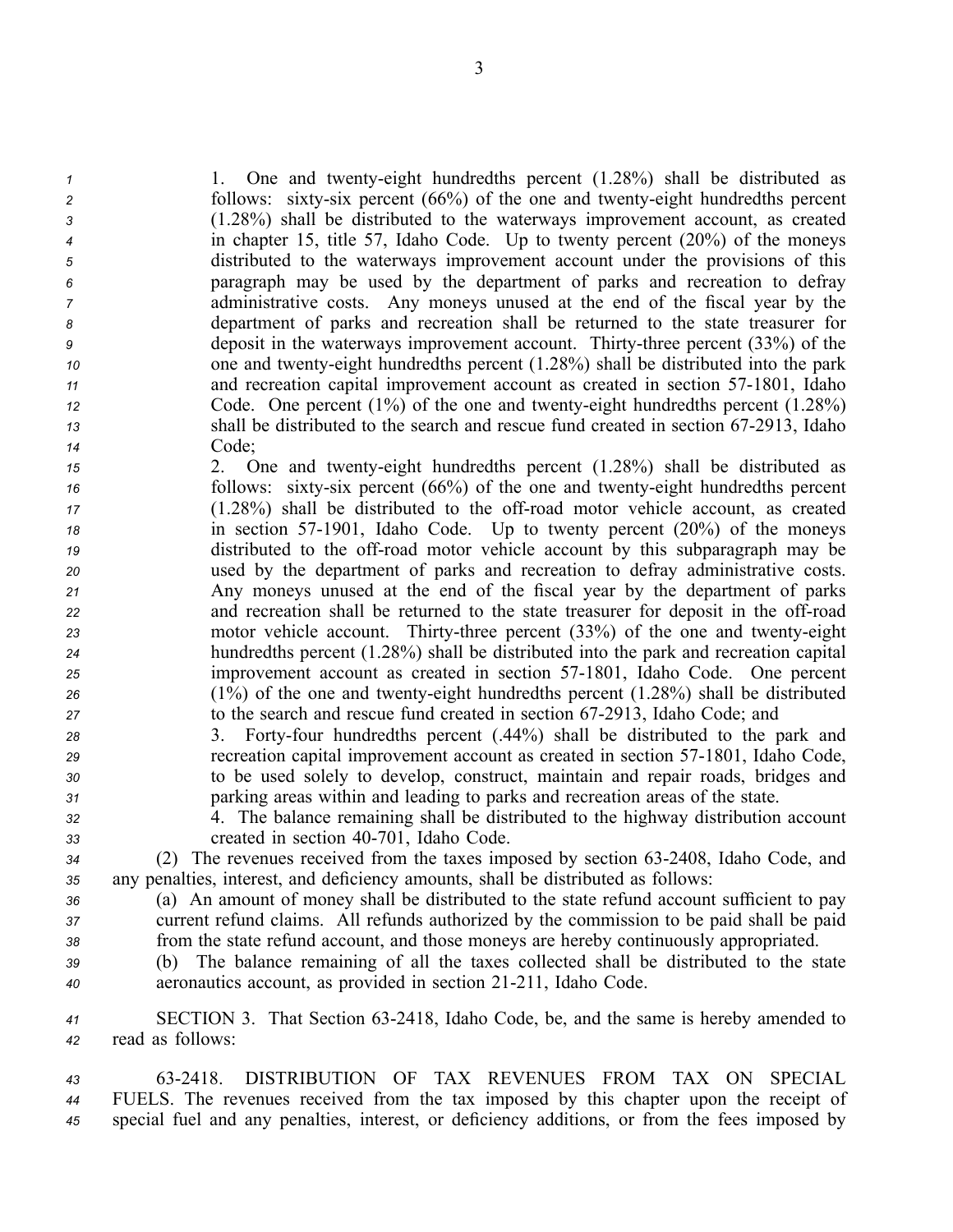*1* the commission under the provisions of section 63-2424 or 63-2438, Idaho Code, shall be *<sup>2</sup>* distributed as follows:

 (1) An amount of money equal to the actual cost of collecting, administering and enforcing the special fuels tax provisions by the commission, as determined by it shall be retained by the commission. The amount retained by the commission shall not exceed the amount authorized to be expended by appropriation by the legislature. Any unencumbered balance in excess of the actual cost of collecting, administering and enforcing the special fuels tax requirements by the commission at the end of each fiscal year shall be distributed to the highway distribution account.

 (2) An amount of money shall be distributed to the state refund account sufficient to pay current refund claims. All refunds authorized by the commission to be paid under this chapter shall be paid from the state refund account, those moneys being hereby continuously appropriated.

*<sup>14</sup>* (3) An amount of money equal to seven percen<sup>t</sup> (7%) shall be distributed to the state 15 highway account as established in section 40-702, Idaho Code.

*<sup>16</sup>* (4) The balance remaining with the commission after distributing the amounts specified *<sup>17</sup>* in subsections (1) and (2) of this section shall be distributed to the highway distribution 18 account, established in section 40-701, Idaho Code.

19 **SECTION 4.** That Section 40-701, Idaho Code, be, and the same is hereby amended to *<sup>20</sup>* read as follows:

*<sup>21</sup>* 40701. HIGHWAY DISTRIBUTION ACCOUNT – APPORTIONMENT. (1) There is *<sup>22</sup>* established in the state treasury an account known as the "Highway Distribution Account," to *<sup>23</sup>* which shall be credited:

- 24 (a) Moneys as provided by sections  $63-2412(1)(ef)4$ . and  $63-2418(34)$ , Idaho Code;
- *<sup>25</sup>* (b) All moneys collected by the department, their agents and vendors, and county *<sup>26</sup>* assessors and sheriffs, under the provisions of title 49, Idaho Code, excep<sup>t</sup> as otherwise *<sup>27</sup>* specifically provided for; and
- *<sup>28</sup>* (c) All other moneys as may be provided by law.
- *<sup>29</sup>* (2) The highway distribution account shall be apportioned as follows:
- *<sup>30</sup>* (a) Thirtyeight percen<sup>t</sup> (38%) to local units of governmen<sup>t</sup> as provided in section *<sup>31</sup>* 40709, Idaho Code;
- 32 (b) Fifty-seven percent (57%) to the state highway account established in section 40-702, *<sup>33</sup>* Idaho Code; and
- *<sup>34</sup>* (c) Five percen<sup>t</sup> (5%) to the law enforcement account, established in section 672914, *<sup>35</sup>* Idaho Code. The state controller shall cause the remittance of the moneys apportioned *<sup>36</sup>* to local units of governmen<sup>t</sup> not later than January 25, April 25, July 25 and October 25 *<sup>37</sup>* of each year, and to the state highway account and the law enforcement account as the *<sup>38</sup>* moneys become available to the highway distribution account.
- *<sup>39</sup>* (3) Interest earned on the investment of idle moneys in the highway distribution account *<sup>40</sup>* shall be paid to the highway distribution account.

 (4) All idle moneys in the dedicated highway trust or asset accounts or subaccounts established from highway user revenues, reimbursements, fees or permits shall be invested by 43 the state treasurer in the same manner as provided under section 67-1210, Idaho Code, with respec<sup>t</sup> to other surplus or idle moneys in the state treasury. Interest earned on the investments shall be returned to the various highway trust or asset accounts and subaccounts.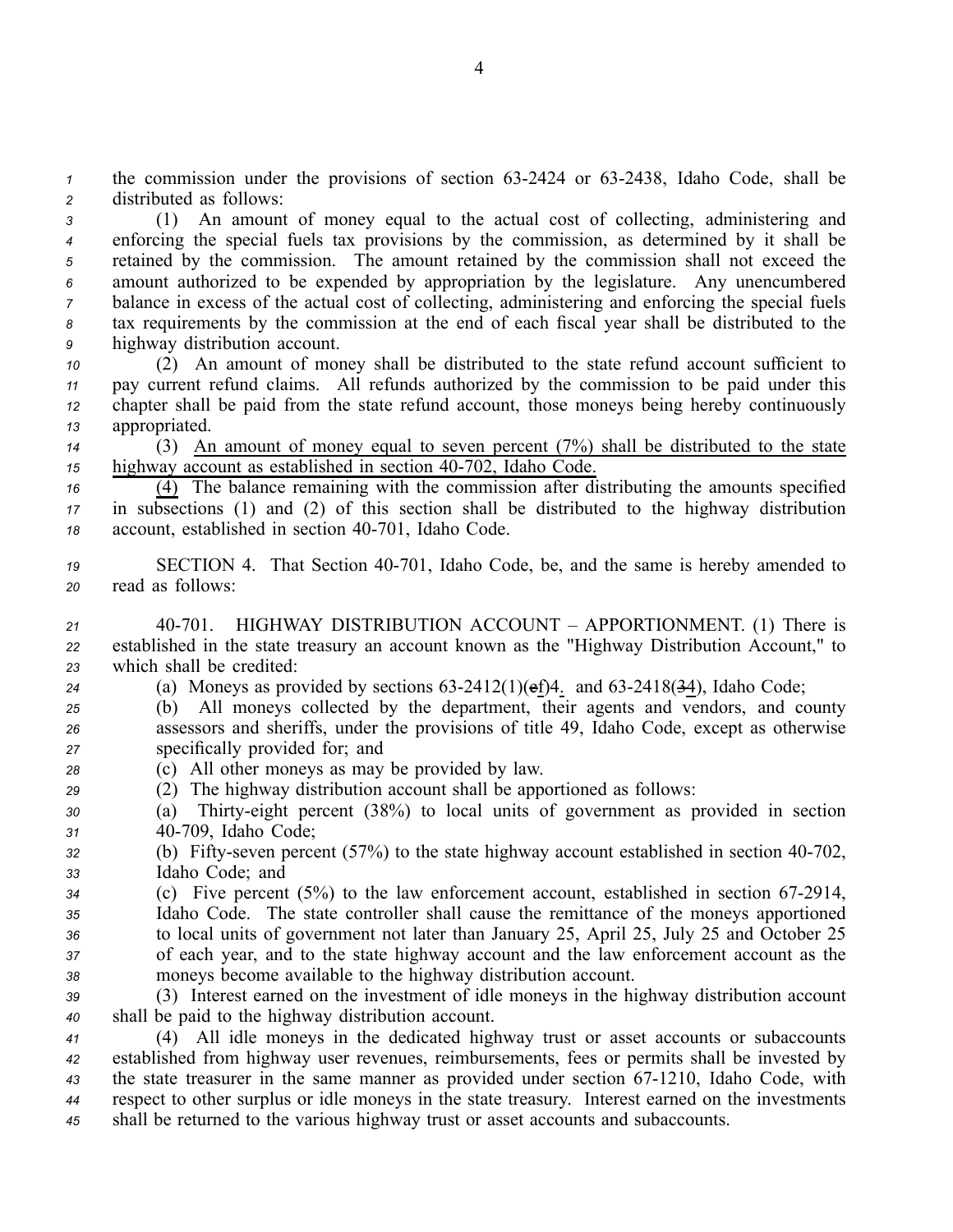1 **SECTION 5.** That Section 41-4910, Idaho Code, be, and the same is hereby amended to *<sup>2</sup>* read as follows:

 414910. DISTRIBUTION OF APPLICATION FEES AND TRANSFER FEES. (1) The application fees and the transfer fees collected as provided in this chapter shall be promptly remitted to the state treasurer for deposit in the Idaho petroleum clean water trust fund. The transfer fees and accumulated interest which accrued to the fund prior to August 3, 1995, shall remain in the fund. The transfer fees and accumulated interest, which have been held in <sup>a</sup> separate suspense account since August 3, 1995, shall be distributed as provided in subsection (4) of this section. The transfer fees and accumulated interest which accrue to the Idaho petroleum clean water trust fund subsequent to April 1, 1997, shall be distributed monthly thereafter as provided in subsection (5) of this section.

 (2) An amount of money equal to the actual cost of collecting, administering and enforcing the transfer fee by the commission, as determined by it, shall be retained by the commission. The amount retained by the commission shall not exceed the amount authorized to be expended by appropriation by the legislature. Any unencumbered balance in excess of the actual cost of collection, administering and enforcing the transfer fee requirements by the commission at the end of each fiscal year shall be remitted to the state treasurer for deposit into the Idaho petroleum clean water trust fund.

 (3) From the receipts of the transfer fee, an amount of money shall be distributed to the 20 state refund account established under section 63-3067, Idaho Code, sufficient to reimburse that account for all current refund claims under this chapter paid from that account. Any refunds due and owing from the commission under this chapter shall be paid from the state refund account and those moneys are hereby continuously appropriated for that purpose.

 (4) For the distribution on April 1, 1997, the balance of the transfer fees and accumulated interest accruing to the separate suspense account established for such fees on August 3, 1995, which remain after distributing the amounts specified in subsections (2) and (3) of this section, shall be distributed as follows:

- *<sup>28</sup>* (a) Twenty percen<sup>t</sup> (20%) to the Idaho petroleum clean water trust fund established in *<sup>29</sup>* section 414905, Idaho Code;
- *<sup>30</sup>* (b) Three percen<sup>t</sup> (3%) to the Idaho department of parks and recreation in accordance *<sup>31</sup>* with subparagraphs 1., 2., and 3. of paragraph (ef), subsection (1) of section 632412, *<sup>32</sup>* Idaho Code; and
- *<sup>33</sup>* (c) The remainder shall be distributed:
- 
- 
- 
- *<sup>34</sup>* (i) Six million dollars (\$6,000,000) to the state highway account for *<sup>35</sup>* administration by the Idaho transportation department as provided in section
- *<sup>36</sup>* 414910A, Idaho Code; and
- 
- *<sup>37</sup>* (ii) The balance remaining to the highway distribution account established in *<sup>38</sup>* section 40701, Idaho Code.

 (5) For the distribution at the end of fiscal year 1997 and monthly thereafter, the balance of the transfer fees and accumulated interest accruing to the Idaho petroleum clean water trust fund which remain after distributing the amounts specified in subsections (2) and (3) of this section, shall be distributed as follows:

*<sup>43</sup>* (a) Seventyseven percen<sup>t</sup> (77%) to the highway distribution account established in *<sup>44</sup>* section 40701, Idaho Code; and